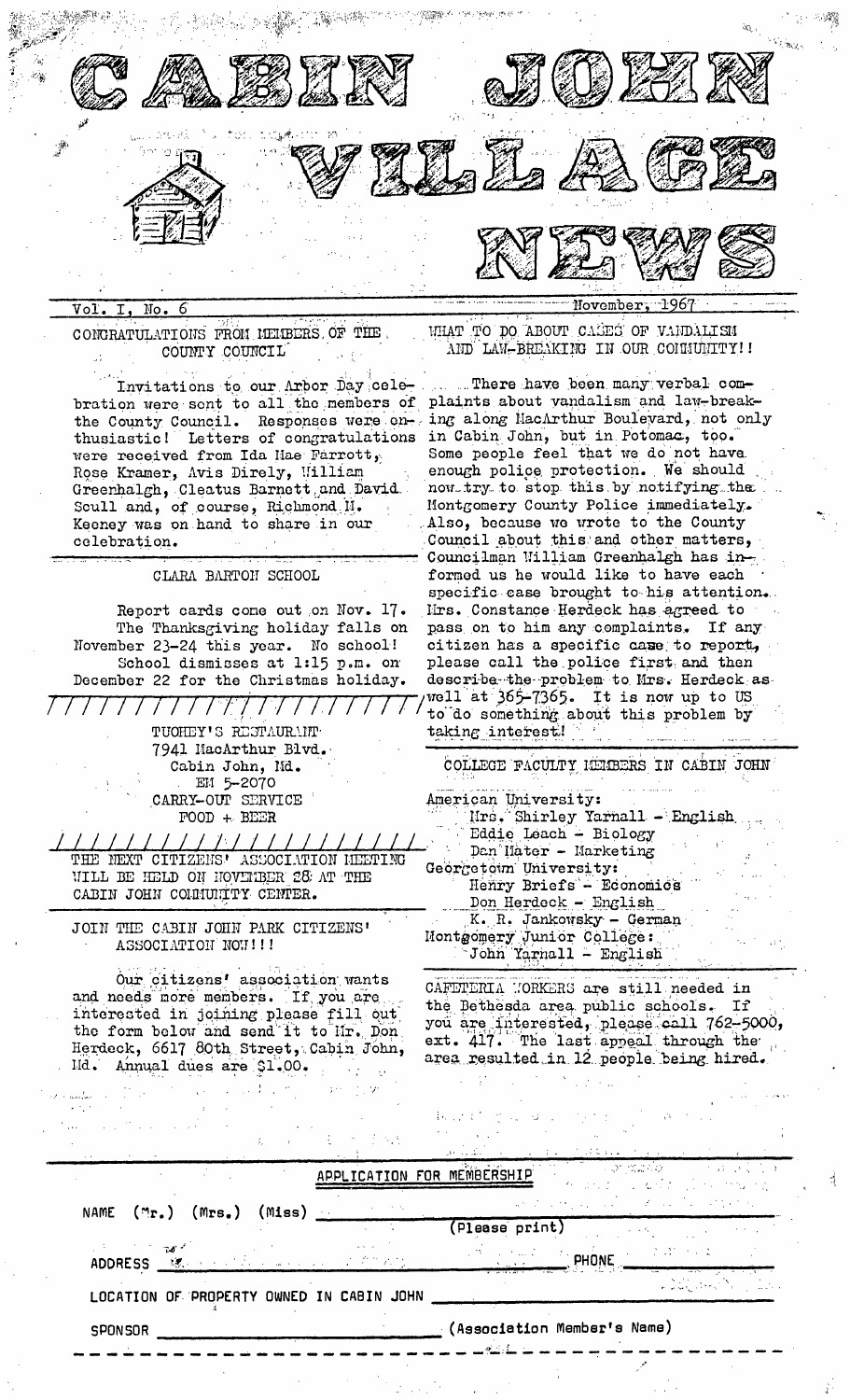The CABIN JOHN VILLAGE HEWS, Vol. I, No. 6, is the monthly newsletter of the Cabin John Park Citizens' Association. Chairman of the Information Comm.: Mr. Don Herdeck Éditor: Mrs. Csanad Toth Members of the committee: Mrs. Irving Brown Mrs. Don Herdeck Mr. Morris Fradin Mrs. Norman Nelson Mrs. Marjorie Craig

THE CABIN JOHN VILLAGE HENG WILL GIVE free listings to all private home ouners fication ceremony were on display at the who are renting and/or selling their property in Cabin John.

If you would like to receive your monthly nesuletter by mail for one year, Quick now. They are really great! please send your name and address plus \$1.00 to Mrs. Judith Toth, 6611 80th Place, Cabin John, Hd., 20731.

## HANT ADS

HOUSE FOR SALE: 3 bedroom, Cabin John true days there. gardens, 365-3062, call for appointment.

We are looking for people willing to take paying passengers into work around the State Department or anyone interested in forming or joining a car pool for that purpose. Call 469-8586

WANT ADS WILL BE PUBLISHED. There is a charge of 25 cents per ad per two typeuritten lines. Call 469-8586.

COMERCIAL AD rates are \$2.00 per month or \$5.00 per one inch for three months.

The State Scholarship Board notified David Craig that his score on the Statewide competitive examination administered by the Board has made him eligible to be considered for a General State Tuition scholarship.

We had the best turkey dinner at Christ Methodist Church on November 5. Can hardly wait until next year.

DO YOU WANT TO WORK WITH THE HOUE STUDY PROGRAM IN CABIN JOHN? They still need volunteers. Please call lirs. Celeste Swedenburg at 365-7767.

HEM GROUP OF BROWNIES IN CABIN JOHN

A new Brownie Troop is being formed in Cabin John for second and third grade girls. Mrs. Irene Allen and Mrs. Diane Heflin are in charge. If you know of a young lady who is interested in scouting, please call 365-0680.

Our Christmas edition will beout in about three weeks. Please make sure we get your announcements in time. Call 469-8586.

## DOROTHY HELEN'S CORNER

The Homemakers met at Dorothy Nelson's on October 23 and viewed her slides of "Expo '67". The next meeting is to be held at Jane Winslow's at 10:30 a.m. Bring a coffee can and dried flowers. Hrs. Burgess will show us how to make a "fall arrangement". Me want more homemakers in the club. You're invited. Just call Mrs. Winslow at 365-4054.

The pictures of the recent beautilast Citizens' Association meeting and also at the Clara Barton School. They were also at Dorothy Helen's Beauty Salon and should be at the Good and

Chief and Mrs. Tuohey and Chief and Mrs. Gamiato from Glen Echo visited San Francisco and attended the Fire Chiefs' Convention in September. They came back by way of Las Vegas and spent "Just Wonderful!"



A SALUTE

Don Herdeck is a big man who tried to "hide" behist the deeds he inspires others to perform. But he's too big in body and spirit to remain hidden.

I won't let him shrink away from the praise due him for inspiring Harvey Hook and the many other sweating, straining, self-effacing Cabin Johners who finally made a beautified MacArthur Boulevard a reality.

Don Herdeck deserves our praises for "needling" all of us into success. He's helped make a 30-garden-apot out of a road. He has helped weld a commity of individuals into united action. He is a great young man with great ideas for Cabin John.

Horris Fradin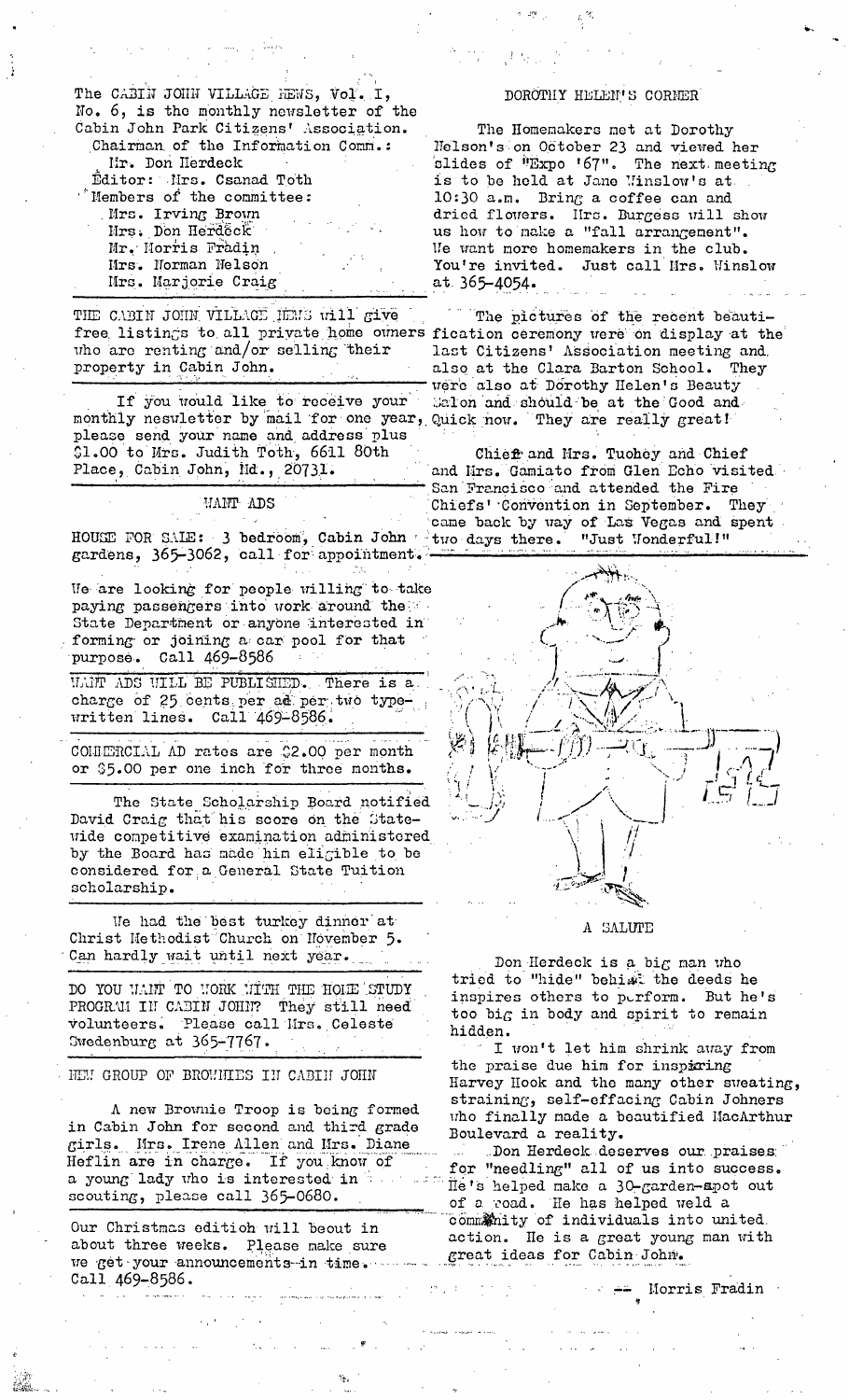## THE COMMITTEE AGAIHST NATIONAL - CAN

the October 8 nowsletter of the Commit-

government supposed to regulate them in as a party at interest, but so far<sup>ti</sup>it.<br>the public interest take the attitude hasn't asked us to come in for a hearthe public interest take the attitude that they are a closed shop. When they ing. We're ready, any time they are. are agreed on what planes are to fly will we have petitioned to interamong us, how many and whon, we can justvene as a full party at interest in it, lump it. But, anyhow, take it.

"IF YOU AGREE, road no further.

"If you choose NOT to shut up, however, you know that now we have come to the point that we must PUT UP, and all that follows hero is to help you decide how you can best go about doing your part.

"UHAT HAS AHPPENED SO FAR

"l. On Nay 6, 1963, the Federal Aviation Agency issued a policy paper doclaring that Washington National Airport was 'incapable of safely accomodating volume operations' of jet aircraft, a clear and unmistakable sig- the CAB denied that we have a right, nal that within a very few years WNA would close, to the benefit of docent conditions of life within the whole community embraced by the Capitnl Deltway, Interstate Highwzy 495.

"2. On January ll, 1966, for reasons it has never made clear, the FAAfor the necessary lawsuits and has reversed that finding of May 6, 1963, and on April 24, 1966, opened up National to the jots.

"3. The effect was such that on December 5, 1966, The Committee  $\Lambda$ gainst National (CAN) was fermed at a mooting of representatives from oitizens' associations in the District, make a contribution, please contact<br>Maryland and Virginia determined to put Mrs. Stanley Rogala, 365-3462, or Mr. Haryland and Virginia doterminod to put a stop to the outrage that needs no Frank C. Waldrop, Acting Chairman, The explanation, here.

"4. CAN's first object was to collect evidence of community feeling, and we got it. Our files are jammed with letters from heads of schools, colleges, churches, hospitals, frome individual citizens, with signed petitions, with resolutions from citizens' associations. All these have been carefully preserved and showings have boon made to the authorities in every way these authorities have allowed -not much, and not often.

"5. We have been before the National Capital Planning Commission both in formal appearances and by correspondence, with some apparent effect. At least,: the Commission has put a stop to the FAA's attempt at expanding WNA, piecemeal, as we asked it to do, pending full public discIosure of the so-called "master plan,' for doing the wholo thing over as a full-scale jot airport.

"6. We have put the FAA on notice Nam. that CAN wishes to be kept informed of "I only have about seven months its intentions, and acknowledged as a left over here and sure would enjoy its intentions, and acknowledged as a full party at interest in any rule- . reading about the things that are makings with respect to WM, as we have happening back at home." also as to the Planning Commission.

Our status before the Commission has The following are excerpts from been established in fact by its allow-<br>etober 8 newsletter of the Commit- ing us to appear in its hearing on the tee Against Hational - CAN. point in 5, above. We have two letters<br>"The airlines and the agencies of from the FAA, saying it recognized CAN from the FAA, saying it rocognized CAN

take it and like it, or if wc don't liko two cases before the Civil Aeronautics Board:

- A. Docket No. 17665, The Washington-Baltimore Helicopter Investigation.
- B. Docket No. 18712, The Washington-Baltimore Airport Investigation.

"As this is written, Docket 18712 is not scheduled and we have no sign, therefore, as to what our status will be, but it is unlikely we can get the Board to reverse its position on Docket 17665o In that case, on September 19, 1967, by a vote of 3 to 2 under law, to intervene.

"SO ULERE DO UL GO FROM HERE?" "The very fact that the CAB split  $3-2$ , is a powerful signal that NOW IS THE TILE TO HIT THE COURTS."

CAN has started to raise money made an area-wide request. In reply to thisplea, the Cabin John Park Citizens' Association voted in the October 24 meeting to send a \$20 contribution.

Erika A. Rogala is our local representative to CAN. If you have any questions about CAN or would like to Committoe Against National, 4900 Lough-" boro Road, I.W., Washington, D.C.,20016.

*/////////////////////.*  GLEN ECHO BARBER SHOP Glen Echo Shopping Center above Drug Store Barbers for men and women \$2 for adults, \$1.50 for children under 12, Non-Fri. Hours:  $1:30-6:30$  Tel. 657-96: / / / / / /// / /// / /I / / //I /

## **EROM OUR MAIL AG**

Last week the following letter arrived from Viet Nam. We were so happy to know that we had a reader so far away that we are returning Cpl. Via's dollar and sending him a free subscription.

"I am enclosing a money order for one dollar so that I may receive a monthly newsletter from my home town while I am stationed over here in Viet;

Cpl. William R. Via, 2294708 2nd Bn., 9th Marines S-1  $FPO$  San Francisco, California

 $\epsilon$  and  $\epsilon$  is  $\epsilon$  . The  $\epsilon$   $\approx$